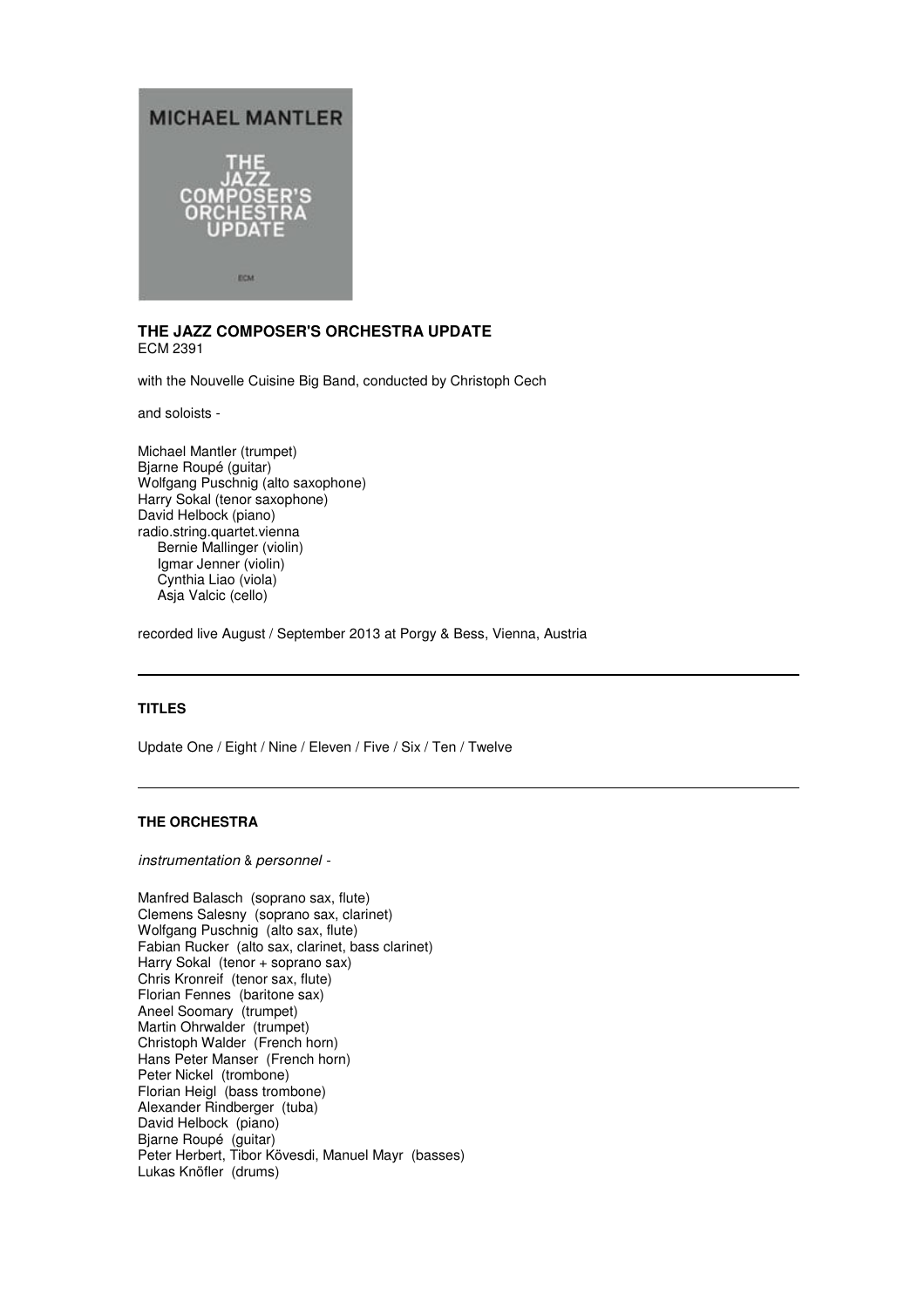

Photo: Rainer Rygalek

# **BACKGROUND**

An interview with Michael Mantler

#### What was the Jazz Composer's Orchestra?

In 1964 Carla Bley and I had formed a large orchestra as part of being involved with the Jazz Composer's Guild, a collective of musicians and composers in the field of new jazz that was created to hopefully enable them to work unencumbered of commercial constraints. The original musical premise was to create an orchestra that would present free jazz within a larger, more controlled orchestral environment. A recording of some of the orchestra's early live performances from 1965 (Communication) was released, and to continue from there we eventually established the Jazz Composer's Orchestra Association, a non-profit organization to commission, perform, and record new compositions. During 1968, as its initial project, a double album of my music was recorded, entitled The Jazz Composer's Orchestra, with soloists Cecil Taylor, Don Cherry, Roswell Rudd, Pharoah Sanders, Larry Coryell, and Gato Barbieri. Some of this music was also performed live at New York's Electric Circus in 1969.

You wrote much of this music while still in your early 20s. The fact that you could arrive in New York, as a young European from Vienna, and gain the trust of some of the heaviest soloists of the free jazz movement - players such as Cecil Taylor or Pharoah Sanders - seems to speak of enormous self-assurance. Is that the way it was?

I never really thought about it much at the time, but, in retrospect, it was probably quite audacious, perhaps even presumptuous, to involve musicians of that stature in my music. They were, after all, the real giants and innovators of a radically new music. But it was a rather small scene and most everybody knew and worked with each other, having formed a kind of bond through necessity, since we were involved in a music that was commercially totally unviable and often even quite disliked by the mainstream audience and critics alike.

#### How did this present album come into being?

In the process of digitizing various old scores during 2012, I had re-acquainted myself with these compositions as well as earlier ones, going back as far as the very first (and unrecorded) one in the series. After not having listened to this music for a long time, I was impressed by how fresh and exciting it still sounded, even after all these years. It seemed that the music should perhaps be allowed to have another life, reaching a new audience that would probably never have known it. I began discussing the idea with Christoph Huber of Porgy & Bess in Vienna, who had been a faithful supporter of several of my projects in the past, and he immediately agreed to produce the event at his venue, providing the necessary financial and technical support to rehearse, perform and record this music.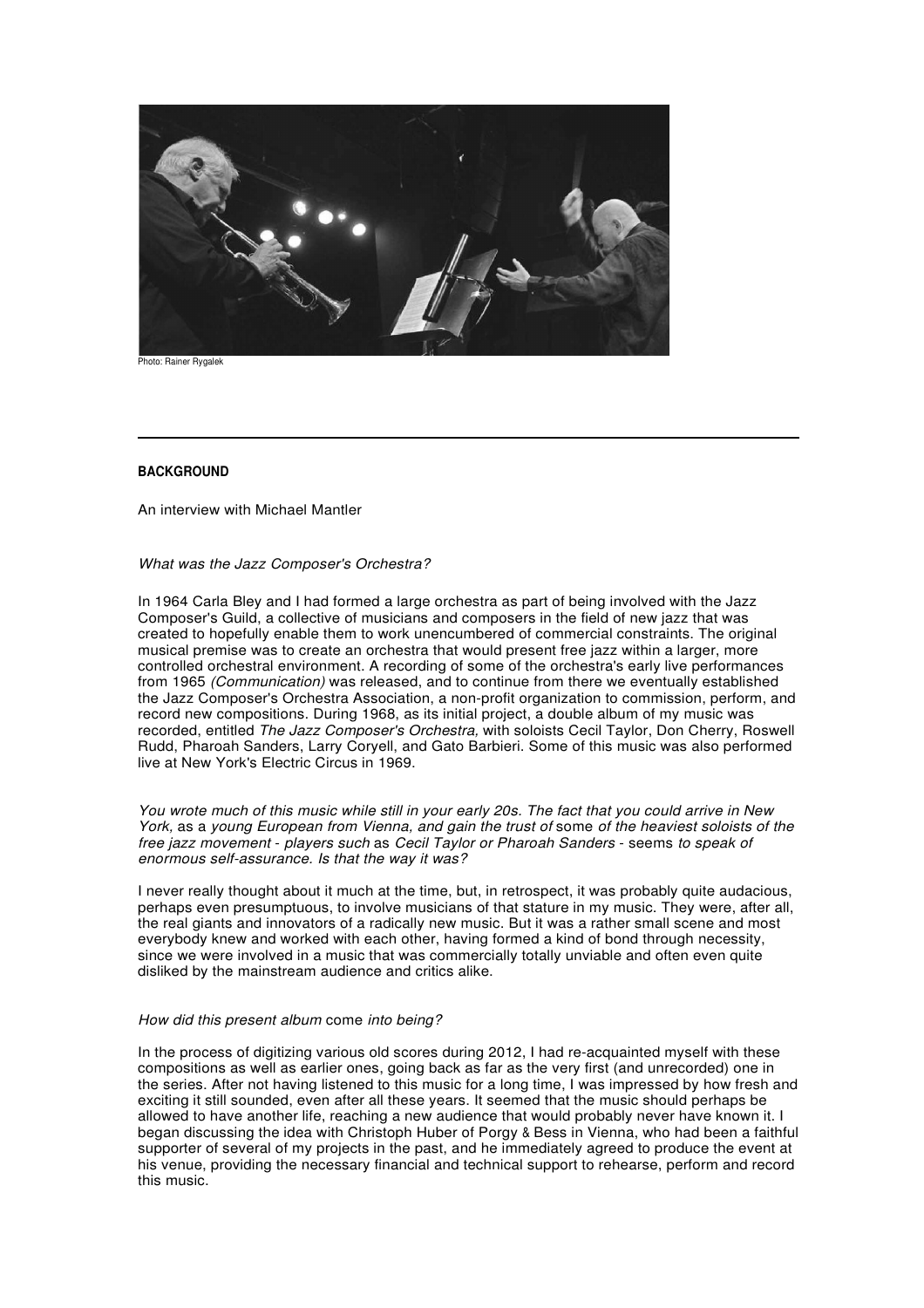# What exactly were you "updating" and why? How did you decide which pieces to select? What were your musical and sonic criteria?

Regarding the idea of an "update," for me that implied an adding to and an improving of the original material. As a given historical element I wanted to retain the same instrumentation. Musically, I strove to keep as much as possible of what still sounded right to me of the notated segments of the scores, but in the end without any restriction imposed on myself as to changes that I might now feel necessary to make. Certain of the compositions remained almost unchanged, while some were so extensively revised that one could consider them almost as new compositions that nevertheless grew from the original materials.

Sonically, what has of course changed drastically is the sound. The new recording is vastly superior technically to the original, which was - although recorded at RCA Studios, one of the most advanced studios at the time - done on just eight tracks by engineers who had never heard anything like this music before. Today's incredibly advanced recording and editing techniques enabled me to achieve an entirely different musical clarity that was obviously not possible during the original recordings.

Is there anything in particular that has changed about large-ensemble jazz (and free improvisation) today that necessitated this album sounding different than the original? Or is it just a question of the times and the musical personalities?

I don't think today's large-ensemble jazz, or free improvisation, has much to do with it - but I'm not all that familiar with the current scene. I will say that on this Update album the performances by the musicians in the orchestra are of a much higher technical and interpretative level, with much more exact playing of the parts than in the original versions. As for the soloists, I deliberately chose mostly other solo instruments and personalities, in order to avoid a "re-do" and to achieve a true "update" instead.

Is it fair or appropriate to compare the soloists of then and now? With The Jazz Composer's Orchestra you featured Pharoah Sanders and Cecil Taylor playing at a level of intensity that could hardly be topped by anybody today ...

It's not really appropriate because the premise is a different one. The soloists I invited at the time were truly original and unselfconsciously so, almost like "forces of nature." I knew their playing and their capabilities extremely well and the original compositions were specifically tailored to these particular individuals.

On the other hand, nowadays jazz musicians are so well-educated that they can play anything, not only in terms of technique but also style. There are players now who can perfectly imitate Cecil Taylor or anyone else they choose. I am not interested in that. Yet, there are nevertheless the relatively rare exceptions who are able to transcend their technical brilliance and who remain distinctly original in interpreting a piece of music creatively.

### Did anything specific spur the prominent use of electric guitar and amplified string quartet on Update? And how did you choose the other soloists? Had you worked with any of them before?

I used the electric guitar as early as on the original Jazz Composer's Orchestra album with Larry Coryell and then ever since - for its power, its variety of sonic possibilities and its ability to "sing," even though being an electronic instrument. As for its use in the context of this new album, only the force of an electric guitar could match the ferocity of Cecil Taylor's playing. It seemed a logical choice, and so was Bjarne Roupé, an exceptional guitarist, who has been playing my music for two decades.

Having also already worked with the radio.string.quartet. vienna in the past, I particularly appreciated its versatility and musicality. Being capable of playing notated music perfectly, as well as improvising freely and creatively, and being an "amplified" string quartet, with a strong, intentionally electronic element as part of their sound, it could oppose a full orchestra. The whole quartet as "soloist" was a logical choice then to interpret the piece originally written for Larry Coryell's guitar as well as even being capable of adding a new dimension to the "updated" Preview, probably the most powerful piece with Pharoah Sanders on the original album.

As for the other soloists - I've known and appreciated alto saxophonist Wolfgang Puschnig for many years, although mostly having worked with him in the context of Carla Bley's music. I found tenor saxophonist Harry Sokal and pianist David Helbock specifically for this new project. All of them are wonderfully creative players, who not only immediately understood and interpreted the music without necessarily being influenced by the original versions, but were also able to contribute the rather elusive emotional quality that I feel is indispensable for my music.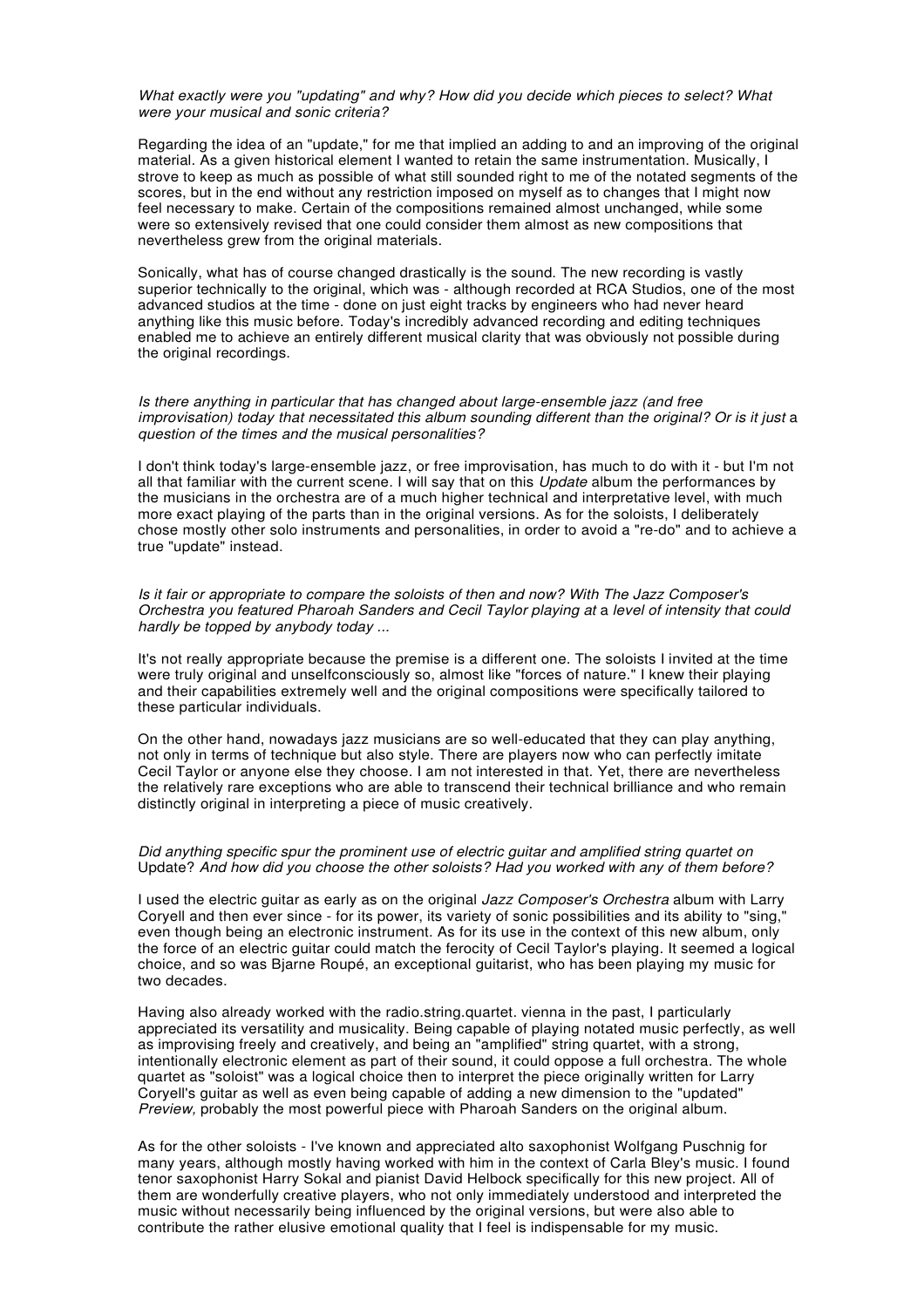## Why did you decide to hand over the conductor's role to Christoph Cech for the new recording? How did you come into contact with the Nouvelle Cuisine Big Band?

I am not a conductor, even though I did conduct the orchestra on the original recordings. These scores were unconventionally written, without time signatures or bar lines. The notes were normally notated, but most durations as well as pauses were shown graphically, visually approximately related to time passing. Parts for each musician included a reduction of the whole score as a guide, which enabled them to relate to each other. The conducting was done entirely by giving downbeats for entrances of individual notes or for whole musical phrases or even groups of freely played materials. Dynamic changes were also indicated manually. The orchestra musicians worked out their phrasing during rehearsals, almost like learning the music by rote, with the final performances resulting in a very musical and personal way of rendering the score. I, as the "conductor," was thereby much more "playing" the orchestra as an instrument than just instructing it to follow strictly notated music.

The Updates, however, for convenience's sake, were now exactly notated according to established music notation conventions in terms of meters, tempi, note durations and dynamics. Solo lengths were also specifically controlled, which was not necessarily the case during the original recordings. This, then, required a classically trained conductor, which I am not, and I felt neither qualified nor comfortable in attempting to act as one. I therefore wanted to find someone who would already be somewhat familiar with my music, and also be competent to conduct the new scores to get the best readings possible. Since I had worked successfully with Christoph Cech on a couple of occasions before, he was the perfect choice to take on that role. I also wanted him to work with me on assembling the orchestra, and as it so happened, he already had a large working group of his own, consisting of extremely capable and enthusiastic young musicians. After making a few changes to adapt it to my desired instrumentation, his Nouvelle Cuisine Big Band was chosen to be the orchestral body for this project.

It's good to hear your trumpet, right away, on the Update. Your distinctive sound as a player hasn't exactly been over-exposed on recordings in the 21st century so far. And if we go back to the 1960s it wasn't featured on The Jazz Composer's Orchestra, either. What's the current status of your relationship to the instrument?

I don't necessarily need to hear my own trumpet playing in all my music. My function with the Jazz Composer's Orchestra was simply that of the composer, producer and conductor, guiding the performance and recording of the music, which in itself was an all-encompassing activity. It wouldn't even have been possible to play the trumpet at the same time, nor was it necessary (there was Don Cherry, after all ... ). During my career after that I've done many projects that didn't involve my trumpet, although, more recently, I do like to include myself more and more. But I'm not someone who plays his instrument every day. Sometimes several years pass without touching it. I think that it retains a certain freshness when I at last do pick it up for a specific musical purpose or project.

The orchestral frames which are containing and channeling the energies of the improvisers don't feel like artificial constructs. This is not the uneasy alliance of idioms that the so-called Third Stream had paraded at the start of the 1960s. You shaped forms that radiated their own elemental power and directly addressed the force-field of the players. Where did your musical language for the structure of The Jazz Composer's Orchestra come from?

I don't really know. I hardly ever analyze my own music after the fact, and I don't encourage listeners to think that way either. I have never used formal composition techniques, so we'll probably have to talk about musical influences. I had, of course, early on listened to all kinds of music, certainly the whole historical range of jazz as well as mostly contemporary classical music. Although I've never seriously analyzed or studied scores, I was always particularly interested in larger structures and ensembles: Ellington, George Russell, Gil Evans, Mingus, Stravinsky, Bartok, Varèse, Messiaen ... but I'd also need to mention Cecil Taylor, whose music I've always considered to be orchestral. So something from all these sources must have been absorbed and somehow surfaced in my music. On a technical, theoretical level I'd start, of course, with some structural and harmonic ideas or constraints, always related somehow to the players. But many, if not most, of these formal, self-imposed restrictions would end up being changed or disregarded in the course of composing, as I followed some thread of an inherent musical logic, which in the end may be quite incomprehensible, even to me, as to how the final result was achieved.

In terms of your own work, how have your feelings about the validity of improvisation changed over the years? If one follows your albums it seems for a long time to be given less room - as if you have lost faith in it. Has the ratio of composition to improvisation changed from the original album to the new one?